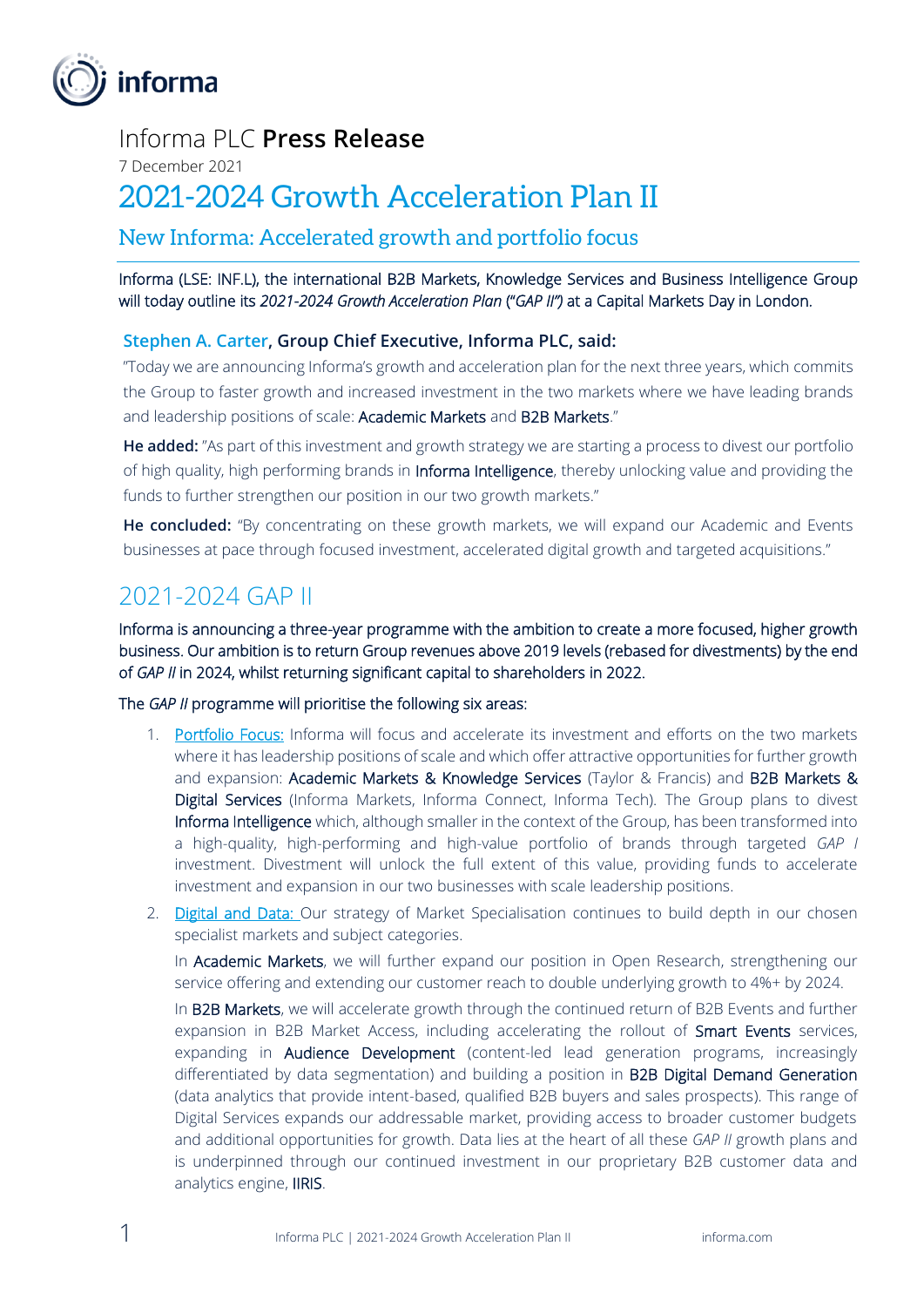

- 3. Leadership & Talent: To Champion the Specialist remains our driving purpose and nowhere is that clearer than in the depth of Specialist talent in the Group. The *GAP II* programme will see continued investment in deepening our talent, with a particular focus on further strengthening our digital and data capability in key areas such as Digital Product Management, Data Science, Audience Engagement and Digital Marketing.
- 4. Investment: The Group will invest up to £150m in incremental capital and net operating expenditure through the *2021-2024 GAP II* period, funding programmes to expand our range of digital services and accelerate the pace of underlying growth. By 2024, this investment is expected to generate £150m-£200m of incremental revenue and a growing contribution to operating profit. Further growth acceleration will be driven by focused M&A that strengthens our existing market positions and accelerates our expansion in new areas. Today, we have announced the addition of the Premiere portfolio of B2B Events serving the growing US Professional Beauty & Personal Care market, as well as an investment in the *Totem* Smart Events platform and the addition of US-based *NetLine*, which brings established capabilities in Audience Development and B2B Digital Demand Generation.
- 5. Shareholder Returns: Subject to full sale, completion and receipt of proceeds from the divestment of Informa Intelligence, the Group intends to return £1bn of embedded value to shareholders through the combination of a share buyback programme and a special dividend. This proposed return of capital is in line with the current balance sheet carrying value of these businesses and will, when completed, leave the remaining proceeds – which reflect the value created through *GAP I* in Informa Intelligence – to fund the next phase of accelerated growth at Informa through *GAP II.*

In addition, improving visibility and continued strong growth in free cash flow will see the Group resume ordinary dividends with the 2022 Interim Dividend, at an initial annual pay-out ratio of one third of annual adjusted earnings.

- 6. FasterForward: Informa was an early adopter of sustainable business practises that are embedded within *GAP II*. Through the *2021-2024 GAP II* period, as part of our wider *FasterForward* programme, all products within Academic Markets & Knowledge Services will be certified Carbon Neutral Products and, within B2B Markets & Digital Services, in North America and EMEA we will deliver:
	- **Energy** all B2B Events will be powered by renewable electricity;
	- Waste all B2B Events will be part of the *Better Stands* programme, eradicating single use exhibition stands;
	- Content all B2B Events will incorporate Sustainability Inside, providing on-site content that accelerates sustainable development in our customer markets.
	- Carbon all B2B Events will save our customers more carbon than we emit, underlining our role as a carbon consolidator;

#### Capital Markets Day

Informa will today host a Capital Markets Day for analysts and investors from 1pm GMT / 8am EST at 240 Blackfriars in London, providing further details on our GAP II plans and ambitions. The event will provide the opportunity to meet with a wide range of Senior Management, a number of whom will be presenting alongside the Group Chief Executive.

A live stream of the event will also be available at [www.informa.com.](http://www.informa.com/) 

#### **Enquiries**

| <b>Stephen A. Carter, Group Chief Executive</b>                 | +44 (0) 20 7017 5771 |
|-----------------------------------------------------------------|----------------------|
| <b>Gareth Wright, Group Finance Director</b>                    | +44 (0) 20 7017 7096 |
| <b>Richard Menzies-Gow, Director of IR &amp; Communications</b> | +44 (0) 20 3377 3445 |